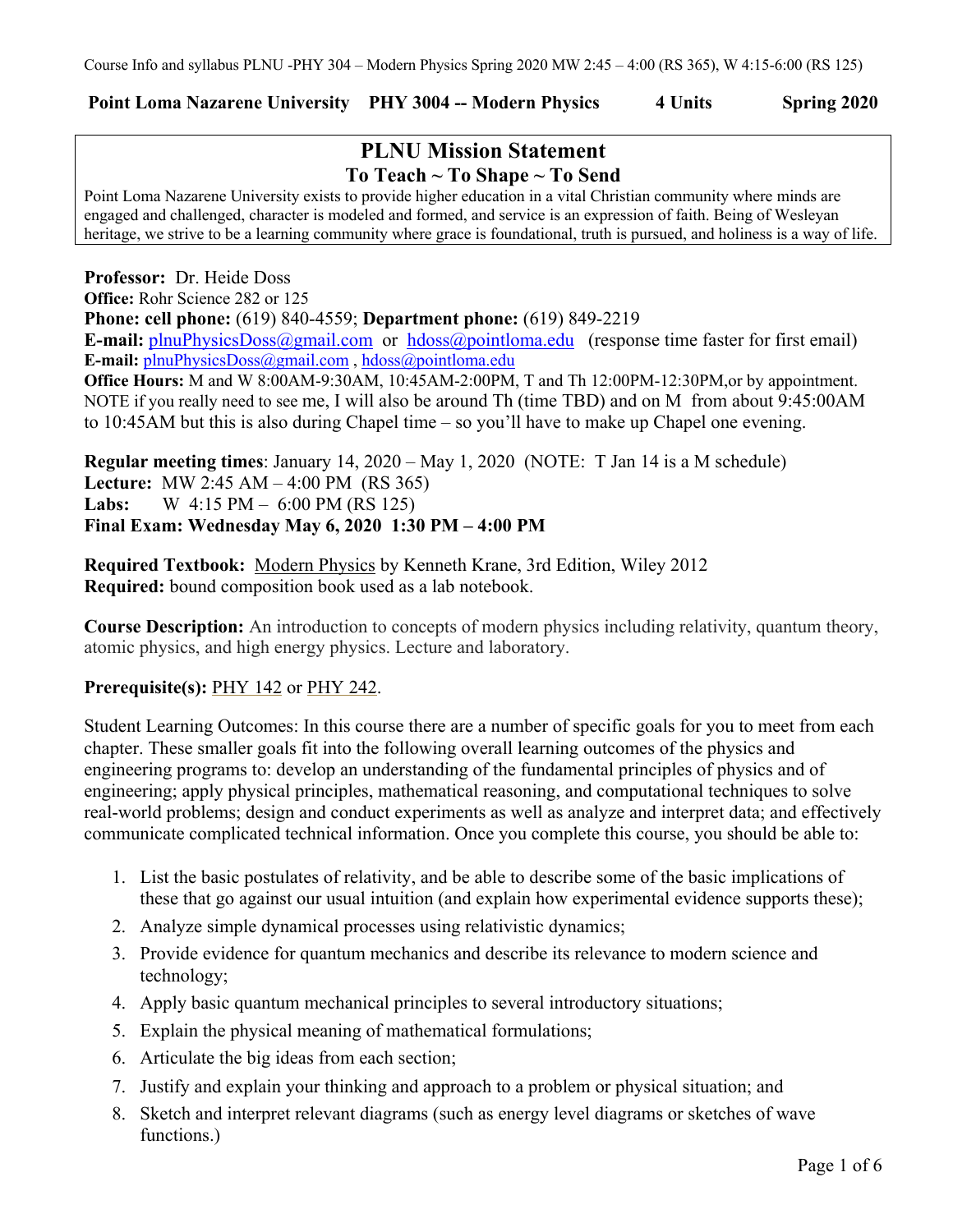**Labs:** Weekly lab meetings will provide hands-on experience of topics from class and important experiments in modern physics. You will be developing a lab technique, furthering your understanding and operation of lab equipment, applying data analysis techniques, and learning to better communicate findings. Labs will be preformed in small groups. Some lab reports will require each individual's write up, others will be co-authored by group members. There will also be lab practicum. Labs are 25% of your total grade.

You must carry out and turn in lab reports for ALL assigned labs in order to pass the class.

**Preclass Assignments:** Each day of class there will questions to answer electronically. These will be due by 11:59 PM the night before class. Your responses to the PC questions are graded as follows:  $2 =$ demonstrates reading of material and thinking about material;  $1 =$  room for improvement;  $0 =$ unsatisfactory. PC comprises 5% of your grade. There are preclass assignments due the day before a test day and are part of the review for the exam.

**Homework:** Problems will be assigned throughout the course, and is essential to your learning the material. Problems in this course are largely analytic but will be complemented at times with computational methods. Problems should be worked neatly and in clear logical steps. Solutions should be clear enough that one of your peers could easily follow what you did if they had not worked the problem before. Homework comprises 10% of your grade. HW sets are due at the beginning of class and will not be accepted late.

**Classwork:** Classwork cannot be made up. Any grade given for classwork may be embedded in the HW grade, the preclass grade, exam grade, or lab grade depending on which category it best fits with.

**Collaboration:** Scientists and engineers collaborate, and I expect and encourage you to collaborate with your peers while working on homework and labs, however your work should be your own. The guideline is that you should have no trouble explaining or repeating the work you turn in. No homework solutions should look identical.

**Late Work:** Late work will not be accepted unless there is a documented emergency. Assignments are due as noted on the syllabus, in class, and on Canvas. Incompletes are only assigned in extremely unusual circumstances.

#### **You must turn in all assigned labs, take all the exams, and the final in order to pass the class.**

**Exams:** There will be four in-class exams during the semester, each worth 10% of your grade. Exams make a total of 40% of your grade. You must take all exams to pass the course.

**Missed Exam Policy:** No make-up exams are allowed except for warranted circumstances. Arrangements must be made with me as soon as possible.

**Final Exam** - **Wednesday May 6, 2019 1:30 pm – 4:00 pm:** The final exam date and time is set by the university at the beginning of the semester and may not be changed by the instructor. This schedule can be found on the university website and in the course calendar. No requests for early examinations will be approved. Only in the case that a student is required to take three exams during the same day of finals week, is an instructor authorized to consider changing the exam date and time for that particular student.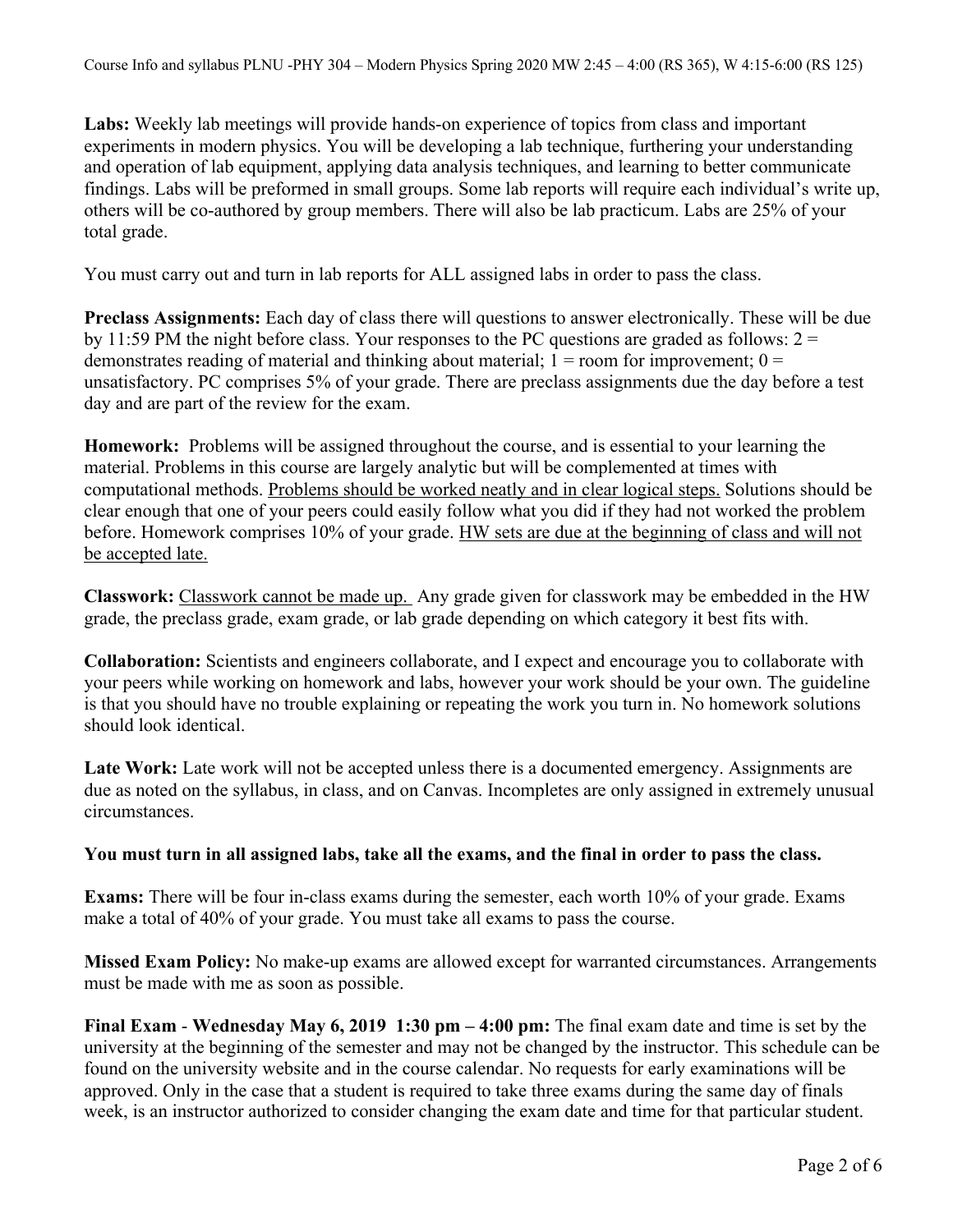The final is set for **Wednesday May 6, 2019 1:30 pm – 4:00 pm.** Successful completion of this class requires taking the final examination **on its scheduled day**. The final examination schedule is posted on the Class Schedules site. No requests for early examinations or alternative days will be approved. The final exam is worth 20% of your grade.

| Component   | Weight                    |
|-------------|---------------------------|
| PC.         | $5\%$                     |
| Homework    | 10%                       |
| Lab         | 25%                       |
| Tests $(4)$ | 40%<br>(equally weighted) |
| Final Exam  | 20%                       |

**Course Grade:** The points you receive during the course are weighted accordingly:

The grade you earn in this course is based on the following scale:

| The grade four cann in this could be calculated the following search |          |           |             |            |          |                           |           |      |          |      |
|----------------------------------------------------------------------|----------|-----------|-------------|------------|----------|---------------------------|-----------|------|----------|------|
| $^{\prime}$ A                                                        | A-       | $B+$      | B           | <b>B</b> - | $C+$     |                           |           |      |          |      |
| $S \geq$                                                             | 91.5     | 89.5      | $86.5$ 81.5 |            |          | 79.5   76.5   71.5   69.5 |           |      | 66.5     | 61.5 |
| 91.5                                                                 | $>S\geq$ | $>S \geq$ | $>S^{\ge}$  | $>S\geq$   | $>S\geq$ | $\geq S \geq$             | $>S \geq$ | >S>  | $>S\geq$ | >S>  |
|                                                                      | 89.5     | 86.5      | 81.5        | 79.5       | 176.5    | 71.5                      | 69.5      | 66.5 | 61.5     | 59.5 |

# **Department Mission:**

The Physics and Engineering Department at PLNU provides strong programs of study in the fields of Physics and Engineering. Our students are well prepared for graduate studies and careers in scientific and engineering fields. We emphasize a collaborative learning environment, which allows students to thrive academically, build personal confidence, and develop interpersonal skills. We provide a Christian environment for students to learn values and judgment, and pursue integration of modern scientific knowledge and Christian faith.

## **PLNU Attendance and Participation Policy:**

Attendance is expected at each class session. In the event of an absence you are responsible for the material covered in class and the assignments given that day.

Regular and punctual attendance at all classes is considered essential to optimum academic achievement. If the student is absent from more than 10 percent of class meetings, the faculty member can file a written report which may result in de-enrollment. If the absences exceed 20 percent, the student may be deenrolled without notice until the university drop date or, after that date, receive the appropriate grade for their work and participation. See the Undergraduate Academic Catalog Class Attendance.

## **Class Enrollment:**

It is the student's responsibility to maintain his/her class schedule. Should the need arise to drop this course (personal emergencies, poor performance, etc.), the student has the responsibility to follow through (provided the drop date meets the stated calendar deadline established by the university), not the instructor. Simply ceasing to attend this course or failing to follow through to arrange for a change of registration (drop/add) may easily result in a grade of F on the official transcript.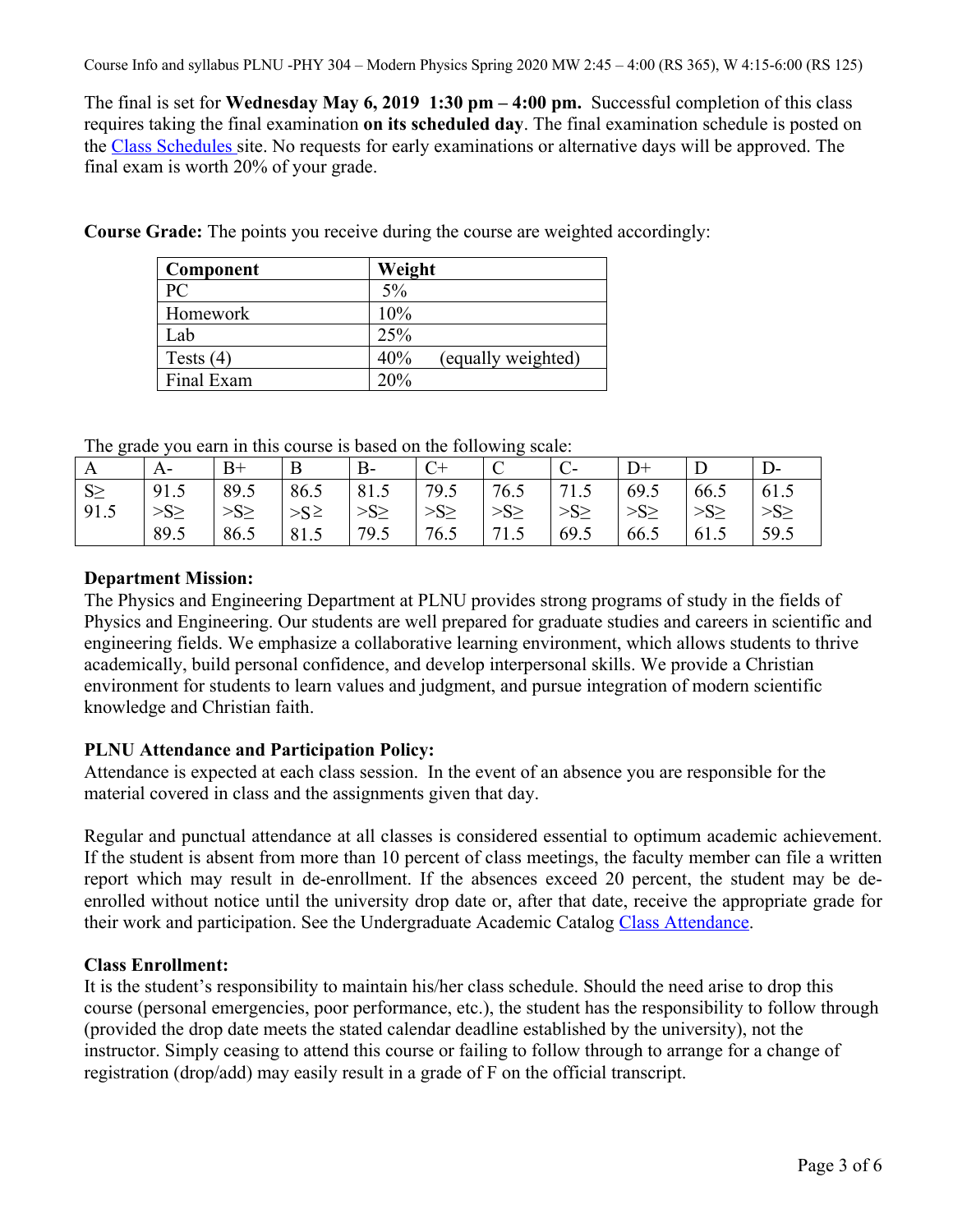Course Info and syllabus PLNU -PHY 304 – Modern Physics Spring 2020 MW 2:45 – 4:00 (RS 365), W 4:15-6:00 (RS 125)

## **Academic Accommodations:**

While all students are expected to meet the minimum standards for completion of this course as established by the instructor, students with disabilities may require academic adjustments, modifications or auxiliary aids/services. At Point Loma Nazarene University (PLNU), these students are requested to register with the Disability Resource Center (DRC), located in the Bond Academic Center. (DRC@pointloma.edu or 619-849-2486). The DRC's policies and procedures for assisting such students in the development of an appropriate academic adjustment plan (AP) allows PLNU to comply with Section 504 of the Rehabilitation Act and the Americans with Disabilities Act. Section 504 (a) prohibits discrimination against students with special needs and guarantees all qualified students equal access to and benefits of PLNU programs and activities. After the student files the required documentation, the DRC, in conjunction with the student, will develop an AP to meet that student's specific learning needs. The DRC will thereafter email the student's AP to all faculty who teach courses in which the student is enrolled each semester. The AP must be implemented in all such courses.

If students do not wish to avail themselves of some or all of the elements of their AP in a particular course, it is the responsibility of those students to notify their professor in that course. PLNU highly recommends that DRC students speak with their professors during the first two weeks of each semester about the applicability of their AP in that particular course and/or if they do not desire to take advantage of some or all of the elements of their AP in that course.

# **Credit Hour:**

In the interest of providing sufficient time to accomplish the stated course learning outcomes, this class meets the PLNU credit hour policy for any 4 unit class delivered over 15 weeks. Specific details about how the class meets the credit hour requirements can be provided upon request.

## **Copyright Protected Materials:**

Point Loma Nazarene University, as a non-profit educational institution, is entitled by law to use materials protected by the US Copyright Act for classroom education. Any use of those materials outside the class may violate the law.

## **PLNU Academic Honesty Policy:**

Students should demonstrate academic honesty by doing original work and by giving appropriate credit to the ideas of others. Academic dishonesty is the act of presenting information, ideas, and/or concepts as one's own when in reality they are the results of another person's creativity and effort. A faculty member who believes a situation involving academic dishonesty has been detected may assign a failing grade for that assignment or examination, or, depending on the seriousness of the offense, for the course. Faculty should follow and students may appeal using the procedure in the university Catalog. See **Academic** Honesty for definitions of kinds of academic dishonesty and for further policy information.

**FERPA Policy:** In compliance with federal law, neither PLNU student ID nor social security number should be used in publicly posted grades or returned sets of assignments without student written permission. This class will meet the federal requirements by distributing grades and papers individually. Also, in compliance with FERPA, you will be the only person given information about your progress in this class unless you have designated others to receive it in the "Information Release" section of the student portal. See Policy Statements in the undergrad academic catalog.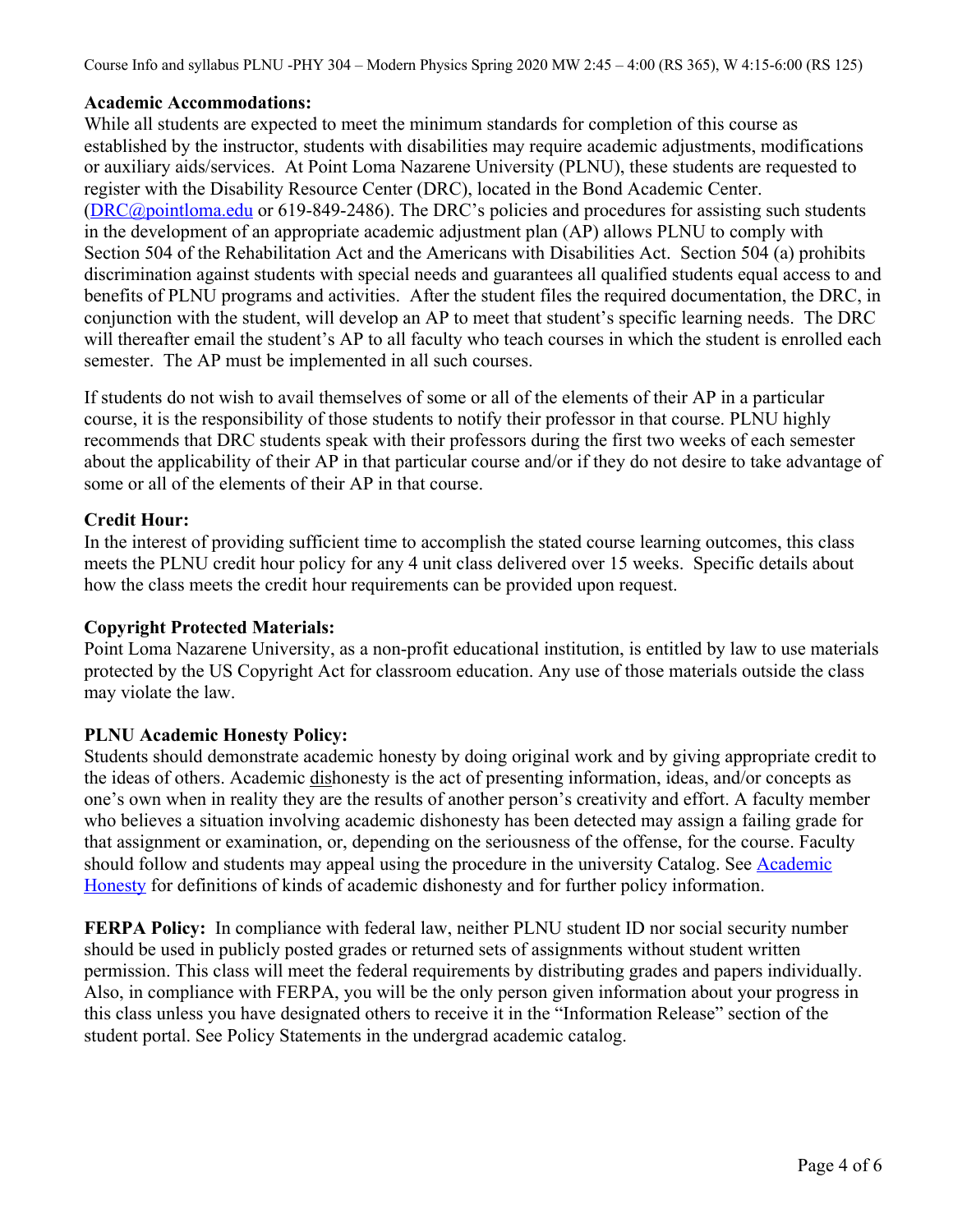# **Tentative Syllabus – subject to updates Note: time spent outside of class should be ≈ 3 hours per credit hour per week.**

| <b>Date</b>                 | <b>Topics and Readings</b>                                                                 | <b>Assignments due</b>                   | Labs $(W)$                                                                   |
|-----------------------------|--------------------------------------------------------------------------------------------|------------------------------------------|------------------------------------------------------------------------------|
| 1/14<br>$T = M$<br>schedule | Intro; Classical Physics and its<br>limitations Ch 1.1-1.4                                 | PC1<br>(due $1/14$ 11:59 PM)             |                                                                              |
| 1/15<br>W                   | Special Relativity Ch 2.1-2.4                                                              | PC <sub>2</sub><br>(due $1/14$ 11:59 PM) | Lab 1: Intro to Lab,<br>Working with data<br>Uncertainty.                    |
| 1/20<br>M                   | No Classes -<br>Martin Luther King Day                                                     |                                          |                                                                              |
| 1/22<br>W                   | Special Relativity Ch 2.5-2.6<br>Group Work: Special Relativity                            | PC <sub>3</sub><br>HW1                   | Lab 2: Intro to LaTeX<br>Intro to Lab Write-Ups,<br>Michelson Interferometer |
| 1/27<br>M                   | Special Relativity Ch 2.7-2.9<br>Particle like properties of EM<br>radiation Ch 3.1-3.3    | PC4<br>HW <sub>2</sub>                   |                                                                              |
| 1/29<br>W                   | Particle like properties of EM<br>radiation Ch 3.3-3.6                                     | PC5<br>HW 3 due Friday                   | Lab 3: Lab Write-Ups,<br>Michelson Interferometer                            |
| 2/3<br>$\mathbf{M}$         | Wavelike properties of particles<br>Ch 4.1-4.4                                             | PC <sub>6</sub>                          |                                                                              |
| 2/5<br>W                    | Wavelike properties of particles<br>Ch 4.5-4.7                                             | PC7<br>HW4 due Friday                    | Lab $4$ :<br>Michelson Interferometer                                        |
| 2/10<br>M                   | Exam 1 (Chapters 2-4)<br>Schrödinger's Equation Ch 5.1-5.2                                 | PC8                                      |                                                                              |
| 2/12<br>W                   | Schrödinger's Equation Ch 5.3-5.4                                                          | PC <sub>8</sub><br>HW5 due Friday        | Lab 5: Lab Rotations                                                         |
| 2/17<br>M                   | Schrödinger's Equation Ch 5.5-5.6<br>--Schrödinger Worksheet?                              | <b>PC10</b>                              |                                                                              |
| 2/19<br>W                   | Rutherford-Bohr Model Ch 6.1-6.4                                                           | PC11<br>HW6 due Friday                   | Lab 6: Lab Rotations<br>(possible spill over ch6)                            |
| 2/24<br>M                   | Rutherford-Bohr Model Ch 6.5-6.8                                                           | <b>PC12</b>                              |                                                                              |
| 2/26<br>W                   | Hydrogen atom Ch 7.1-7.9                                                                   | PC13<br>HW7 due Friday                   | Hydrogen atom Ch 7.4-<br>7.9                                                 |
| 3/2<br>M                    | Lab 7: Lab - work on computer lab<br>given to you last wed.                                | <b>PC14</b>                              |                                                                              |
| 3/4<br>W                    | Exam 2 $(Ch 5-7)$                                                                          | <b>PC15</b>                              | Lab 8: Lab Rotations                                                         |
| $3/9 - 13$                  | No Classes - Spring Break                                                                  |                                          |                                                                              |
| 3/16<br>M                   | Many-electron atoms Ch 8.4-5                                                               | <b>PC16</b>                              |                                                                              |
| 3/18<br>W                   | Many-electron atoms Ch 8.6-7;<br>Molecular Structure Ch 9.1<br>semester grades distributed | <b>PC17</b><br>HW8 due Friday            | Lab 9: Lab Rotations                                                         |

Preclasses due in Canvas by 11:59 PM the night before class; HWs due at the start of class.